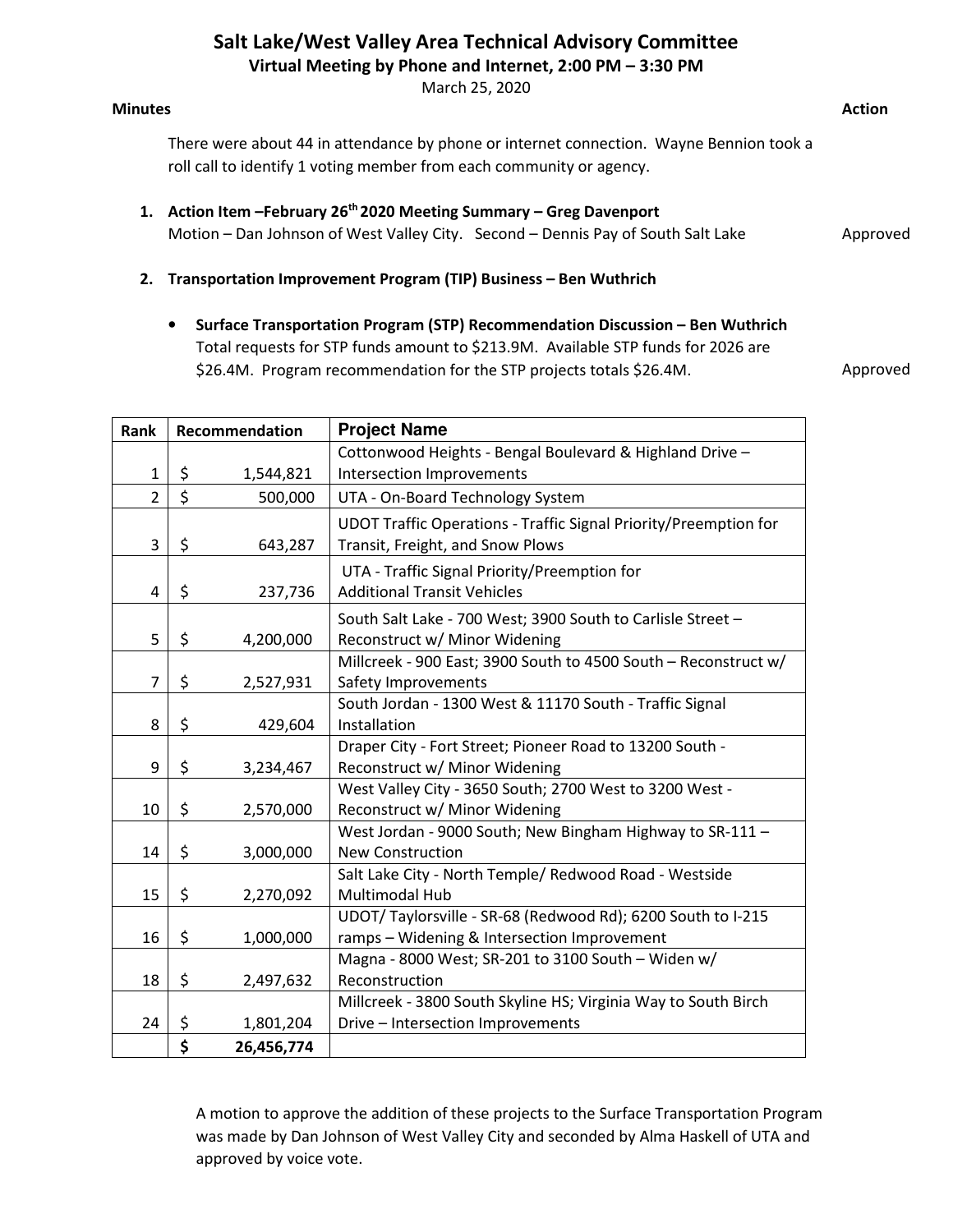• Congestion Mitigation/ Air Quality (CMAQ) Recommendation Discussion – Kip Billings Total requests for CMAQ funds amount to \$20.8M. Available CMAQ funds for 2026 are \$5.0M. Program recommendation for the CMAQ projects totals \$5.0M.

Approved

| Rank | Recommendation |             | <b>Name of Project</b>                                         |
|------|----------------|-------------|----------------------------------------------------------------|
|      |                |             | Sandy - 9000 South and 450 W & Parkland Dr Intersection        |
|      |                | 1,984,867   | Improvements                                                   |
|      |                | 2,500,000   | UTA - Construction of Two Electric Bus Charging Stations       |
|      |                |             | UDOT Region 2 - 3500 South; 6000 West to 8400 West - Construct |
|      |                | 500,000     | <b>Missing Sidewalk</b>                                        |
|      |                | \$4,984,867 |                                                                |

A motion to approve the addition of these projects to the Congestion Mitigation/ Air Quality Program was made by John Miller of Millcreek City and seconded by Matthew Shipp of Cottonwood Heights and approved by voice vote.

### • Transportation Alternatives Program (TAP) Recommendation Discussion – Hugh Van Wagenen

Total requests for TAP funds amount to \$4.7M. Available TAP funds for 2022 are \$0.8M. Program recommendation for the TAP projects totals \$0.8M.

Approved

| <b>Rank</b> | Recommendation |         | <b>Project Name</b>                                                 |
|-------------|----------------|---------|---------------------------------------------------------------------|
|             |                |         | Magna - 2820 South; 7563 West to 7470 West - Safe Routes to         |
|             |                | 204,706 | School - Construct Missing Sidewalk                                 |
|             |                |         | Salt Lake City - Kensington East-West Neighborhood Byway; West      |
|             |                | 300,000 | Temple to 600 East - Enhance Bike/ Ped Improvements                 |
|             |                |         | Salt Lake County - 8425 South; 1300 East to 1475 East - Safe Routes |
|             |                | 322,855 | to School - Construct Missing Sidewalk                              |
|             |                | 827,561 |                                                                     |

A motion to approve the addition of these projects to the Transportation Alternatives Program was made by Matthew Shipp of Cottonwood Heights and seconded by Ryan Kump of Sandy City and approved by voice vote.

#### 3. Other Business – Greg Davenport

- Next Meeting of Trans Com TAC May 27, 2020
- Refreshments –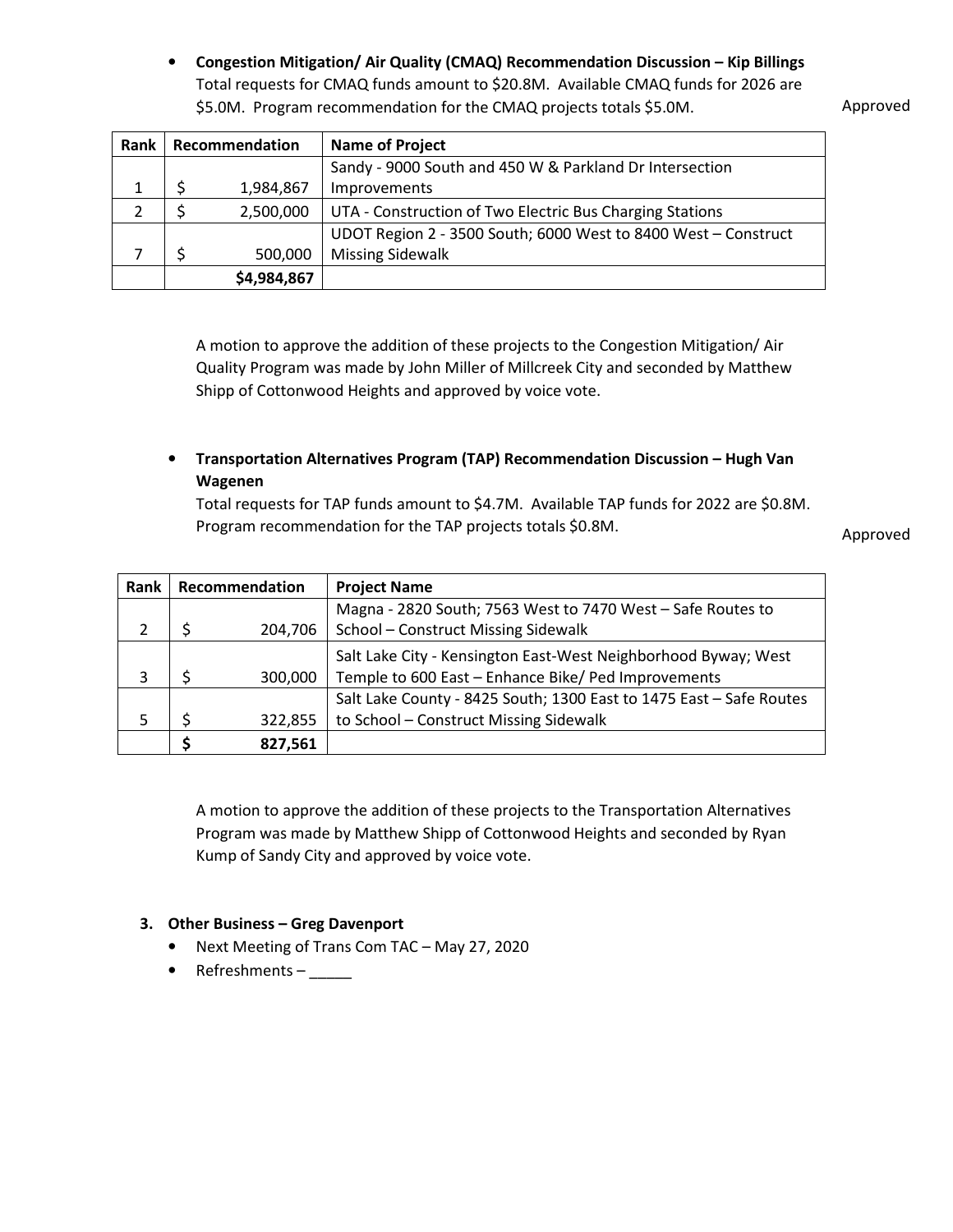# Attendance Roll – by Organization Salt Lake Technical Advisory Committee

Date \_ March 25, 2020

Please check your name or add it to the list below and update your contact information if needed.

| V | <b>Name</b>       | Organization          | Phone         | E-mail                     |
|---|-------------------|-----------------------|---------------|----------------------------|
|   | Andra, Trevor     | <b>Bluffdale</b>      |               | tandra@bluffdale.com       |
| X | Fazio, Michael    | <b>Bluffdale</b>      | 801.849.9430  | mfazio@bluffdale.com       |
|   | Tracer, Dan       | <b>Bluffdale</b>      | 801.559.7782  | dtracer@bluffdale.com      |
|   | Pickell, Vaughn   | <b>Bluffdale City</b> | 801.254.5175  | vpickell@bluffdale.com     |
|   | Ginsberg, Adam    | Cottonwood Heights    | 801.571.9414  | aginsberg@ch.utah.gov      |
| X | Shipp, Matthew    | Cottonwood Heights    | 801.616.6636  | mshipp@ch.utah.gov         |
|   | Cooley, Scott     | <b>Draper</b>         | 801.656.6566  | Scott.cooley@draper.ut.us  |
| X | Hammond, Todd     | <b>Draper</b>         | 801.576.6336  | Todd.hammond@draper.ut.us  |
| X | Call, Steve       | <b>FHWA</b>           | 801.955.3513  | Steven.call@dot.gov        |
|   | Bowers, Jonathan  | Herriman City         | 801.597.0012  | jbowers@herriman.org       |
|   | Robles, Augusto   | <b>Herriman City</b>  | 801.440.5183  | arobles@herriman.org       |
|   | Terry, Bryce      | Herriman City         | 385.221.4706  | bterry@herriman.org        |
| X | Thomas. Blake     | Herriman City         | 801.891.8644  | bthomas@herriman.org       |
| X | Ludwig, Keith     | Midvale               | 801.256.2574  | ludwigk@midvale.com        |
|   | Tucker, Brian     | Midvale               | 801.567.7229  | btucker@midvale.com        |
|   | Lutze, Frederick  | Millcreek             |               |                            |
| X | Miller, John      | Millcreek             | 801.214.2719  | jmiller@millcreek.us       |
| X | Stokes, Trae      | <b>Murray City</b>    | 801.270.2401  | tstokes@murray.utah.gov    |
|   | Wilkinson, Chad   | <b>Murray City</b>    | 801.270.2420  | cwilkinson@murray.utah.gov |
|   | Benford, George   | Parametrix            | 801.866.3191  | gbenford@parametrix.com    |
|   | Klingel, Chris    | Riverton              | 801.208.3184  | cklingel@rivertoncity.com  |
|   | Robinson, Trace   | Riverton              | 801.208.3137  | trobinson@rivertoncity.com |
|   | Brower, Kyle      | <b>Riverton City</b>  |               | kbrower@rivertonutah.gov   |
|   | Moore, Brian      | <b>Riverton City</b>  | 801.208.3153  | bmoore@rivertoncity.com    |
|   | Young, Kevin      | Salt Lake City        | 801.535.7108  | Kevin.young@slcgov.com     |
|   | Hulbert, Crystal  | Salt Lake County      | 385.468.6623  | chulbert@slco.org          |
| X | Kump, Ryan        | Sandy                 | 801.568.2962  | rkump@sandy.utah.gov       |
| Χ | Ward, Britney     | Sandy                 | 801.376.3401  | bward@sandy.utah.gov       |
| X | Norlem, Chris     | Salt Lake City        | 801.535.6289  | Chris.norlem@slcgov.com    |
|   | Ellis, Shane      | SL County             |               | sellis@slco.org            |
| X | Galang, Madeline  | SL County             | 385.468.6622  | Mfrancisco.galang@slco.org |
|   | Gilmore, Walt     | SL County             | 801.468.2582  | wgilmore@slco.org          |
|   | Peters, Helen     | <b>SL County</b>      | 385.468.4860  | hpeters@slco.org           |
|   | Boman, Haley      | <b>SLC</b>            | 801.638.7263  | Haley.boman@slc.gov        |
|   | Coyle, John M.    | <b>SLC</b>            | 801.535.6241  | John.coyle@slcgov.com      |
|   | Roolf, Becka      | <b>SLC</b>            | 801535.7274   | beckaroolf@slcgov.com      |
|   | Sabula, Julianne  | <b>SLC</b>            | 801.535.6678  | Julianne.sabula@slcqov.com |
| X | Greenwood, Shane  | South Jordan          | 801.254.3742  | sgreenwood@sjc.utah.gov    |
|   | Klavano, Brad     | South Jordan          | 801.254.3742  | bklavano@sjc.utah.gov      |
|   | Nielson, Jeremy   | South Jordan          | 385.258.6490  | jnielsen@sjc.utah.gov      |
|   | Shaw, George      | South Jordan          |               | gshaw@sjc.utah.gov         |
| X | Pay, Dennis       | South SLC             | 801.483.6038  | dpay@southsaltlakecity.com |
|   | White, Ben        | Taylorsville          | 801.963.5400  | bwhite@taylorsvilleut.gov  |
|   | Farnsworth, Grant | <b>UDOT</b>           | 801.663.9985  | gfarnsworth@utah.gov       |
|   | Hartle, Ivan      | <b>UDOT</b>           | 435.633.3553  | ihartle@utah.gov           |
| X | Palmer, Brad      | <b>UDOT</b>           | 801.887.3435  | bgpalmer@utah.gov          |
|   | Swanwick, Carmen  | <b>UDOT</b>           | 801.232.78020 | cswanwick@utah.gov         |
|   | Beim, Alex        | UTA                   | 801.287.9105  | abeim@rideuta.com          |
|   | Goldman, Michael  | UTA                   | 801.287.2065  | mgoldman@rideuta.com       |
| X | Haskell, Alma     | UTA                   | 801.741.8813  | ahaskell@rideuta.com       |
|   | Johnson, Hal      | UTA                   | 801.232.1905  | hjohnson@rideuta.com       |
|   | Young, Tracy      | UTA                   | 801.726.2310  | tyoung@rideuta.com         |
|   | Baranowski, Bill  | West Jordan           | 801.569.5047  | billba@wjordan.com         |